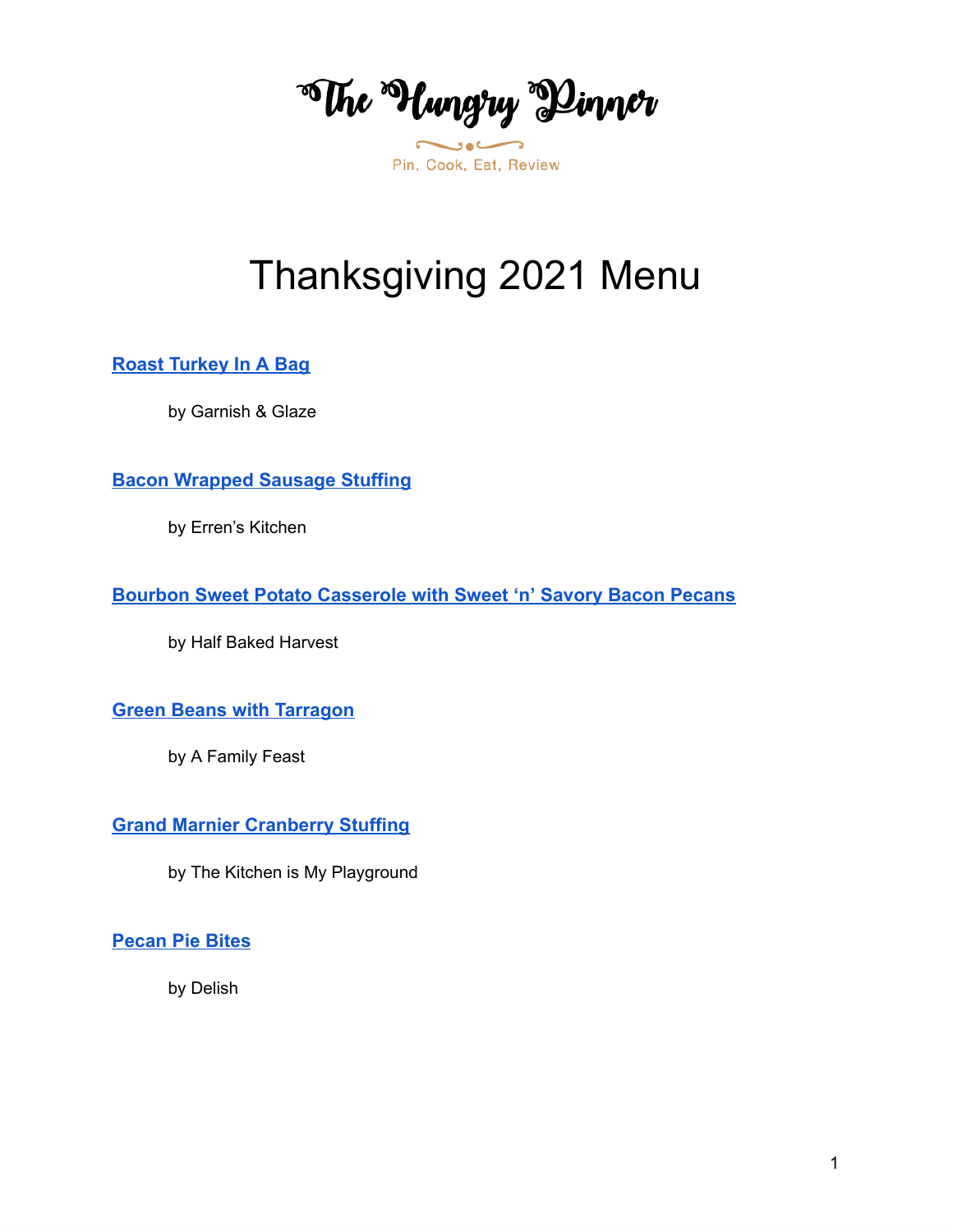\*The \*Hungry \*Dinner

## **Schedule**

#### **Six Days Before**

- Finalize grocery list
- Clean out the refrigerator
- Supply check make sure I have the equipment or borrow it

#### **Five Days Before**

- Grocery shopping
- Begin thawing the turkey (24 hours per 4-5 pounds)

#### **Two Days Before**

● Prep the sweet potatoes, do not cook (est. 50 minutes, stovetop & oven)

#### **The Day Before**

- 1 hour 35 minutes total
- Empty the oven's warmer drawer (I store dishes in mine)
- Make the cranberry sauce (est. 25 minutes, stovetop)
- Make the Pecan Pie Bites (est. 1 hour, oven & microwave)

#### **The Day Of**

- 4 hours 25 minutes total (may vary based on the size of your turkey)
- Bake the sweet potatoes & prep stuffing (est. 40 minutes, oven)
- Cook the stuffing & prep the turkey (est. 1 hour 10 minutes minutes, stovetop & oven)
- Roast the turkey (est. 3 hours, oven)
- Remove the cranberry sauce & Pecan Pie Bites from the refrigerator (est. 2 hours)
- Make the green beans (est. 15 minutes, stovetop)

### Please Note

The following shopping list is for 8 servings. I have scaled the recipes as follows:

- Roast Turkey in a Bag not scaled, a 14-16 lb turkey serves 8-10
- Bacon Wrapped Sausage Stuffing not scaled, serves 10
- Bourbon Sweet Potato Casserole with Sweet 'n' Savory Bacon Pecans not scaled, serves 8
- Grand Marnier Cranberry Sauce not scaled, serves 8-10
- Green Beans with Tarragon  $x^2 = 8$  servings
- Pecan Pie Bites not scaled, makes 24, serves  $8 \text{ } \textcircled{a} 3$  per person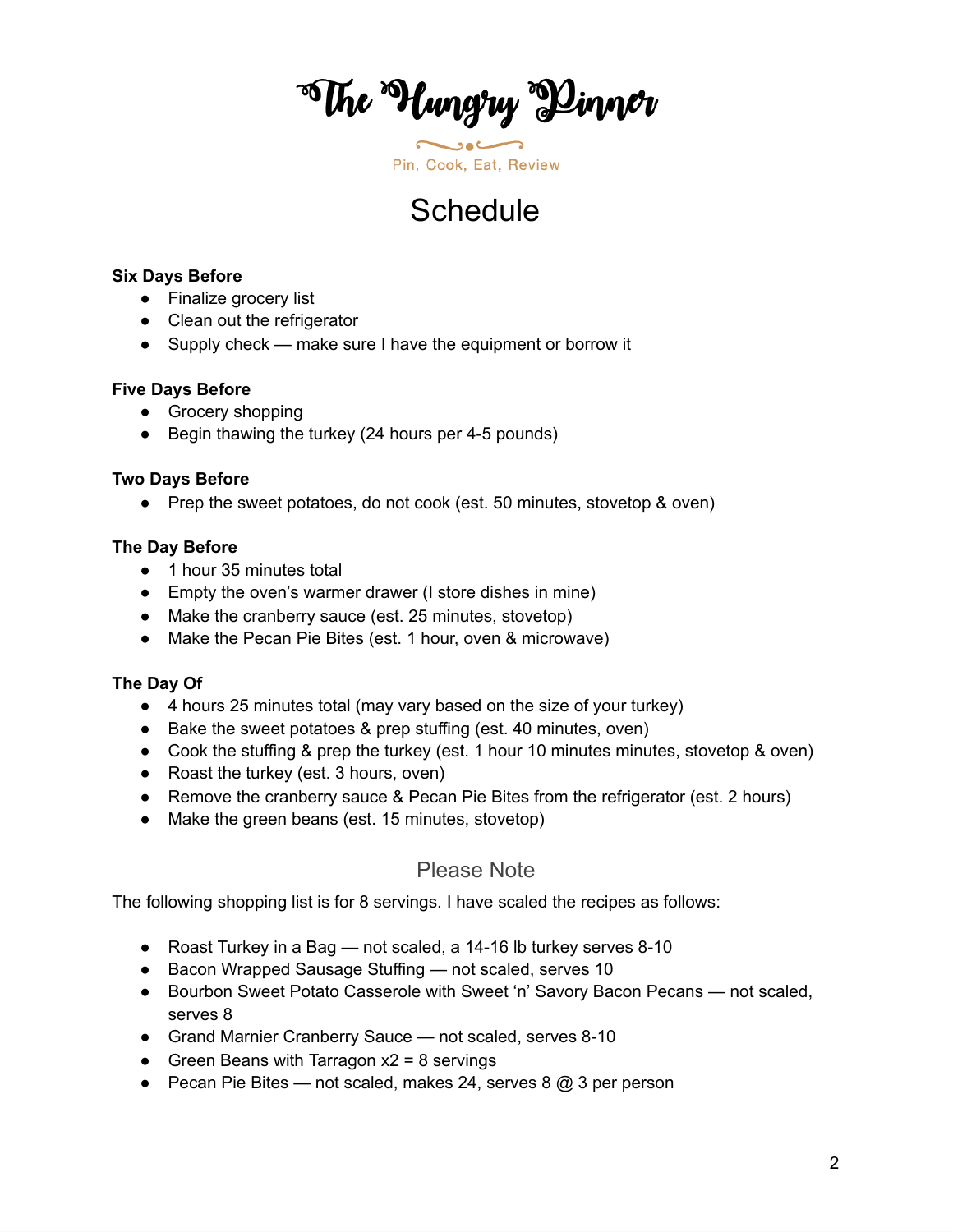\*The \*Hungry \*Dinner

### Grocery List

#### **Baking Goods**

☐ all purpose flour ⅓ cup, *Bourbon Sweet Potato Casserole*

☐ brown sugar 1 ¾ cups, *Bourbon Sweet Potato Casserole, Pecan Pie Bites*

☐ corn syrup ⅓ cup, *Pecan Pie Bites*

☐ sugar 1 cup, *Grand Marnier Cranberry Sauce*

#### **Beverages**

☐ orange juice ½ cup, *Grand Marnier Cranberry Sauce*

#### **Beer, Wine, and Spirits**

☐ bourbon 2 tablespoons (optional), *Bourbon Sweet Potato Casserole* ☐ Grand Marnier 2 tablespoons, *Grand Marnier Cranberry Sauce*

#### **Canned Goods**

☐ chicken stock 1 ½ to 2 cups, *Bacon Wrapped Sage & Sausage Stuffing*

#### **Dairy**

- ☐ butter (salted) 10 tablespoons, *Bourbon Sweet Potato Casserole*
- ☐ butter (unsalted) 16 tablespoons, *Bacon Wrapped Sage & Sausage Stuffing, Green Beans with Tarragon, Pecan Pie Bites, Roast Turkey in a Bag*
- ☐ eggs 1, *Pecan Pie Bites*
- ☐ refrigerated crescent dough 1 (8-oz) tube, *Pecan Pie Bites*
- ☐ whole milk ¼ cup, *Bourbon Sweet Potato Casserole*

#### **Meat**

- ☐ bacon 12-24 strips, *Bacon Wrapped Sage & Sausage Stuffing*
- ☐ bacon (thick-cut) 4 slices, *Bourbon Sweet Potato Casserole*
- ☐ sausage meat 1 pound, *Bacon Wrapped Sage & Sausage Stuffing*
- ☐ turkey 10-16 pounds, *Roast Turkey in a Bag*

#### **Miscellaneous**

☐ large, stale bread crumbs 1 cup, *Bacon Wrapped Sage & Sausage Stuffing*

#### **Oils and Dressings**

☐ cooking spray *Bacon Wrapped Sage & Sausage Stuffing, Pecan Pie Bites, Roast Turkey in a Bag* ☐ olive oil 2 tablespoons, *Bacon Wrapped Sage & Sausage Stuffing*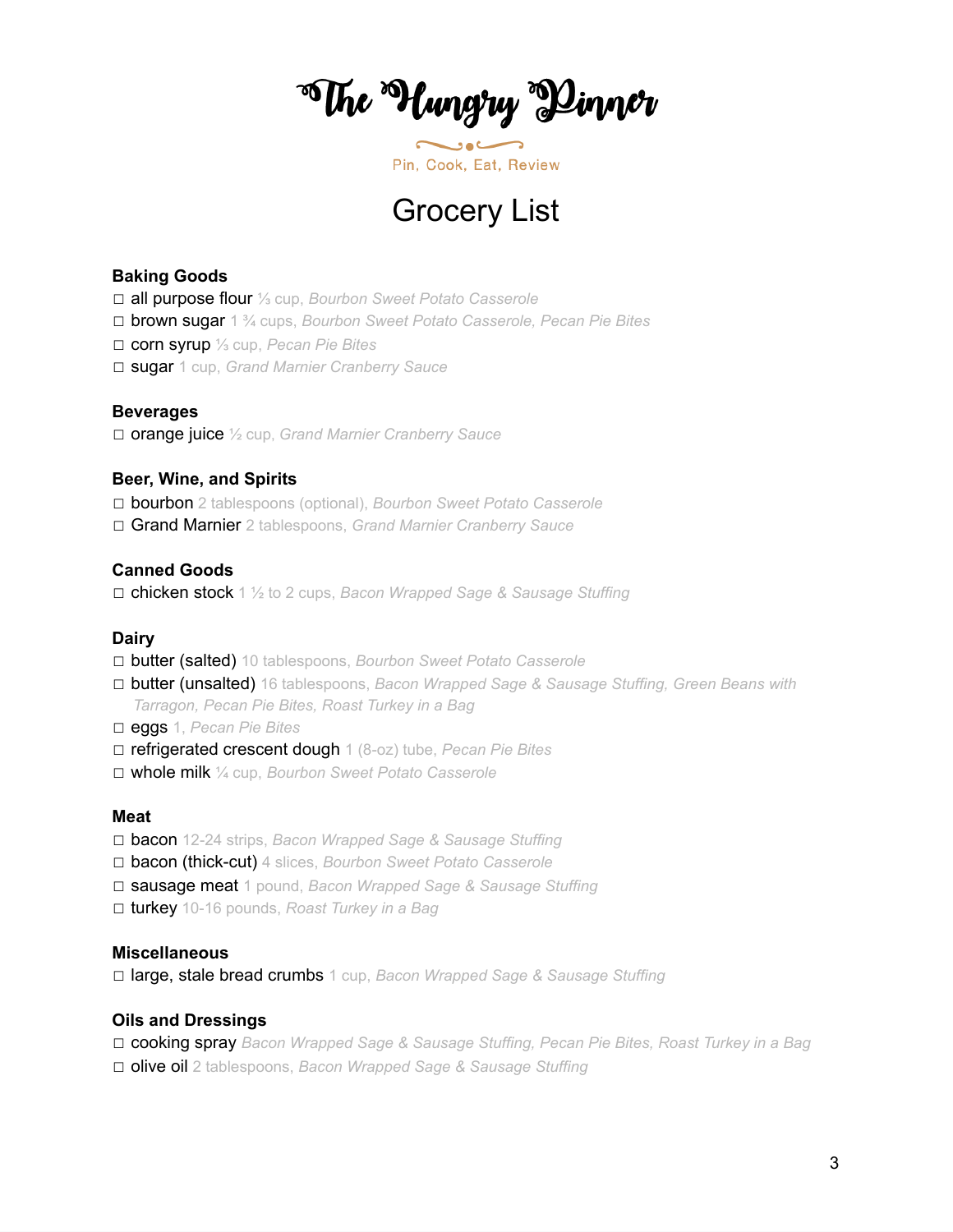\*The \*Hungry \*Dinner

Pin, Cook, Eat, Review

#### **Groceries (cont'd)**

#### **Produce**

- ☐ carrots 2, *Roast Turkey in a Bag*
- ☐ celery 4 ribs, *Bacon Wrapped Sage & Sausage Stuffing, Roast Turkey in a Bag*
- ☐ fresh cranberries 1 (12-ounce) package (about 2 cups), *Grand Marnier Cranberry Sauce*
- ☐ fresh rosemary 5 sprigs, *Bourbon Sweet Potato Casserole, Roast Turkey in a Bag*
- ☐ fresh sage 2.67 tablespoons (about 30 leaves) + 1 handful (about 12 leaves) + 2 sprigs, *Bacon Wrapped Sage & Sausage Stuffing, Bourbon Sweet Potato Casserole, Roast Turkey in a Bag*
- ☐ fresh tarragon 1 tablespoon, *Green Beans with Tarragon*
- ☐ fresh thyme sprigs 11 sprigs, *Bacon Wrapped Sage & Sausage Stuffing, Roast Turkey in a Bag*
- ☐ garlic 1 head, *Roast Turkey in a Bag*
- ☐ green beans 2 pounds, *Green Beans with Tarragon*
- ☐ lemons 2, *Roast Turkey in a Bag*
- ☐ medium sweet potatoes 4, *Bourbon Sweet Potato Casserole*
- ☐ onion 2, *Bacon Wrapped Sage & Sausage Stuffing, Roast Turkey in a Bag*
- ☐ orange 1, *Grand Marnier Cranberry Sauce*

#### **Spices and Seasonings**

- ☐ Bell's seasoning 1 teaspoon (optional), *Bacon Wrapped Sage & Sausage Stuffing*
- ☐ black pepper ½ teaspoon, *Roast Turkey in a Bag. Bacon Wrapped Sage & Sausage Stuffing, Green Beans with Tarragon*
- ☐ cayenne pepper 1 teaspoon, *Bourbon Sweet Potato Casserole*
- ☐ cinnamon 1 teaspoon, *Bourbon Sweet Potato Casserole*
- ☐ garlic powder 1 teaspoon, *Green Beans with Tarragon*
- ☐ kosher salt 3 teaspoons, *Roast Turkey in a Bag, Bourbon Sweet Potato Casserole*
- ☐ salt 2 tablespoons, *Green Beans with Tarragon*
- ☐ vanilla extract 1 tablespoon, *Bourbon Sweet Potato Casserole, Pecan Pie Bites*
- ☐ whole cloves 2-3, *Grand Marnier Cranberry Sauce*

#### **Snacks**

☐ pecan pieces 4 ⅙ cups, *Bourbon Sweet Potato Casserole, Pecan Pie Bites*